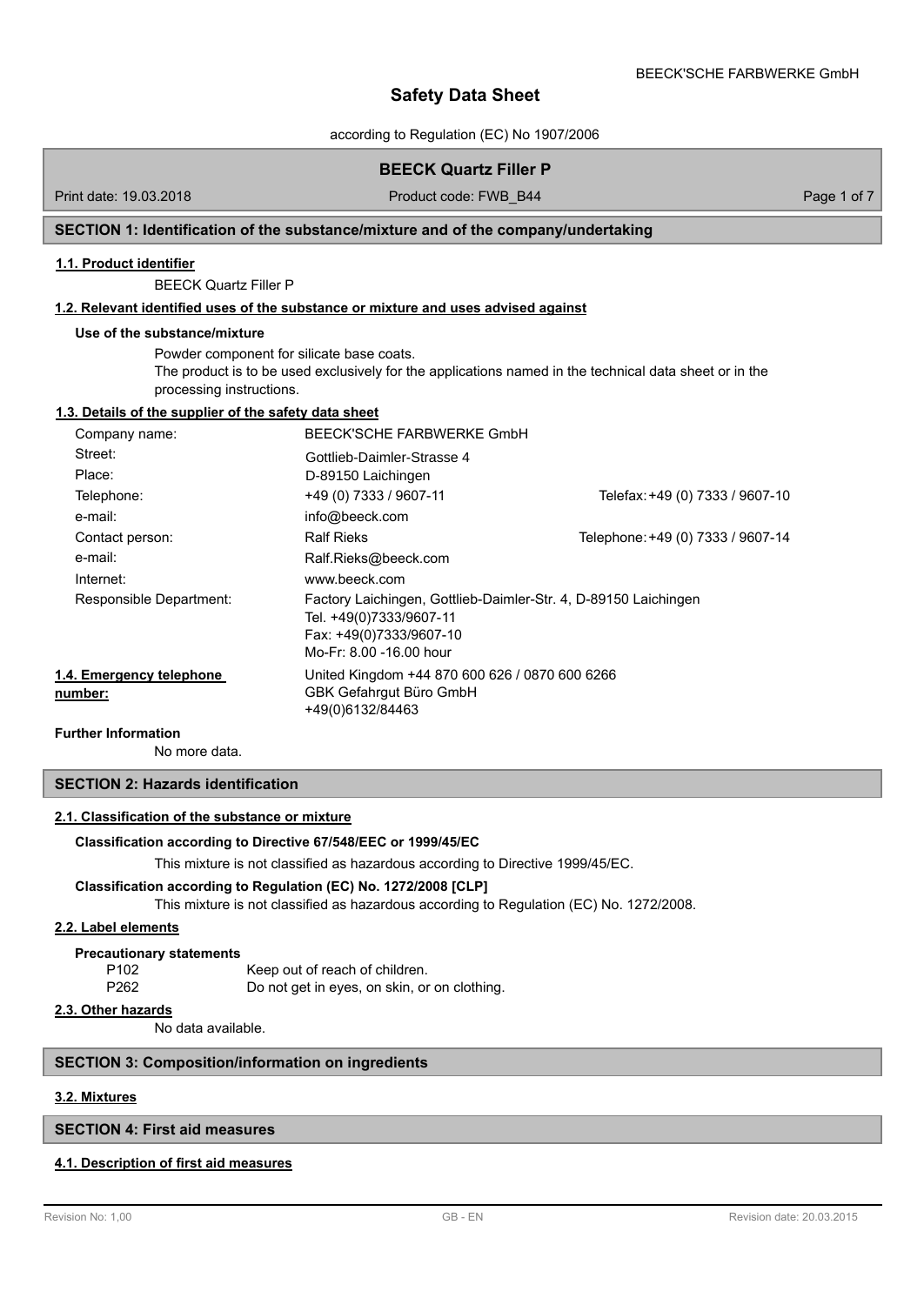according to Regulation (EC) No 1907/2006

## **BEECK Quartz Filler P**

Print date: 19.03.2018 Product code: FWB\_B44 Page 2 of 7

### **General information**

Show this safety data sheet to the doctor in attendance. Never give anything by mouth to an unconscious person. Lay the affected person down and keep him still; If unconscious, place the person in the recovery position.

#### **After inhalation**

Move to fresh air. Lay the affected person down, and keep her or him warm and calm. If symptoms persist, call a physician. In case of irregular breathing or respiratory arrest: Oxygen or artificial respiration, if needed.

#### **After contact with skin**

Wash contaminated skin areas thoroughly with soap and water. Remove soiled clothing. Do not use solvents or thinners. If skin irritation persists, call a physician.

#### **After contact with eyes**

Rinse with plenty of water immediately, also under the eyelids, for at least 15 minutes. Remove contact lenses, if applicable. Consult an ophthalmologist immediately.

#### **After ingestion**

Immediately give large quantities of water to drink. Do not induce vomiting. In the event of spontaneous nausea and unconsciousness, keep the head back and bring the patient into the recovery position. Keep the respiratory tract open, prevent aspiration. Lay the affected person down, and keep her or him warm and calm. Consult a physician.

#### **4.2. Most important symptoms and effects, both acute and delayed**

May cause eye/skin irritation.

nausea, vomiting, cough, shortness of breath, abdominal pain.

# **4.3. Indication of any immediate medical attention and special treatment needed**

## Symptomatic treatment (decontamination and vital functions).

#### **SECTION 5: Firefighting measures**

### **5.1. Extinguishing media**

#### **Suitable extinguishing media**

The product itself does not burn. Use extinguishing measures that are appropriate to the environment.

#### **Unsuitable extinguishing media**

Do not use a solid water stream as it may scatter and spread fire.

# **5.2. Special hazards arising from the substance or mixture**

The release of the following substances is possible in a fire: carbon dioxide (CO2), carbon monoxide

#### (CO), smoke, nitrogen oxides (NOx).

The inhalation of hazardous decomposition products may cause serious health damage.

### **5.3. Advice for firefighters**

Wear self-contained breathing apparatus for fire fighting, if necessary.

#### **Additional information**

The combustion gases are partially condensed with the water used to extinguish the fire and end up as a contaminant in this water.

Do not let product enter drains.

#### **SECTION 6: Accidental release measures**

#### **6.1. Personal precautions, protective equipment and emergency procedures**

Evacuate personnel to a safe area. Provide good ventilation. Do not breathe in vapours and mist. Use personal protective equipment.

Slipping hazard due to leakage. Avoid bringing product in contact with the skin.

### **6.2. Environmental precautions**

May not end up in waste water or open waters. Entry into rivers or surface water is to be prevented by the erection of barriers made of sand or earth or by other suitable barriers. Contact the responsible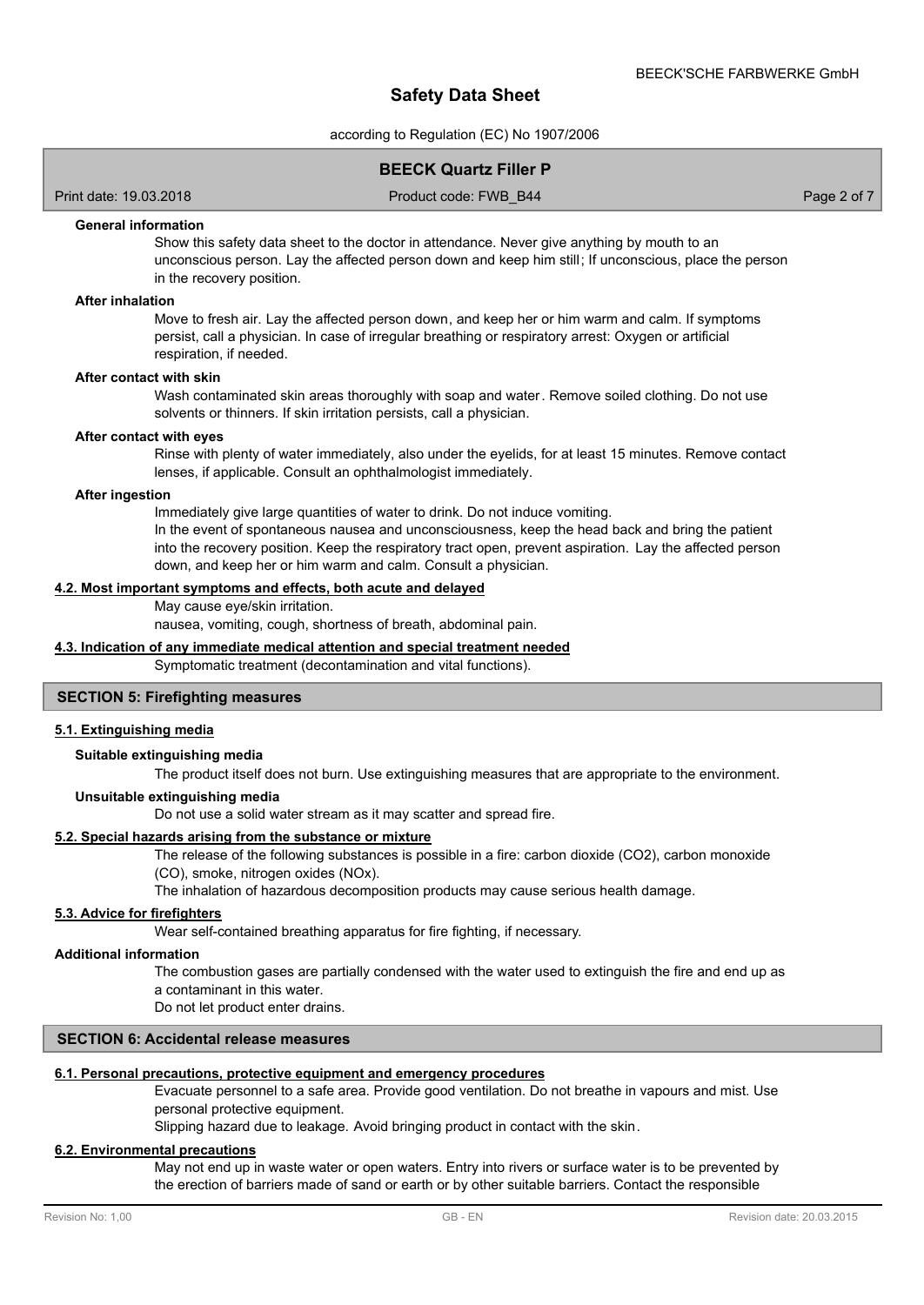according to Regulation (EC) No 1907/2006

# **BEECK Quartz Filler P**

Print date: 19.03.2018 Product code: FWB\_B44 Page 3 of 7

authority immediately if the product ends up in the soil, a body of water, or the sewer system.

# **6.3. Methods and material for containment and cleaning up**

Soak up with inert absorbent material (e.g. sand, silica gel, acid binder, universal binder). Dispose of as described in section 13. After cleaning, flush away traces with water.

### **6.4. Reference to other sections**

See section 8, 13

## **SECTION 7: Handling and storage**

# **7.1. Precautions for safe handling**

#### **Advice on safe handling**

Provide sufficient air exchange and/or exhaust in work rooms. Containers keep tightly closed. Avoid contact with skin and eyes.

The further treatment / removal of coatings by grinding, burning, etc. may create hazardous dust and/or vapour.

Do not breathe vapours/dust. When using, do not eat, drink, or smoke.

Suitable protective equipment: See section 8.

# **Advice on protection against fire and explosion**

The product is not flammable.

The product is not explosive.

#### **Further information on handling**

Comply with the health and safety at work laws. Handle, store and transport in compliance with local regulations and in labelled containers that are suitable for this product.

#### **7.2. Conditions for safe storage, including any incompatibilities**

#### **Requirements for storage rooms and vessels**

Store in compliance with the local regulations. Store sealed in the original container. Keep in a dry, cool place. Protect from freezing.

#### **Advice on storage compatibility**

Do not store near acids.

### **Further information on storage conditions**

Smoking in the storage rooms is forbidden. Entry by unauthorized individuals is forbidden. Keep at temperatures between 5°C and 25°C.

Already opened containers should be closed thoroughly and should be stored upright in order to prevent leakage.

#### **7.3. Specific end use(s)**

No data available.

## **SECTION 8: Exposure controls/personal protection**

### **8.1. Control parameters**

#### **Exposure limits (EH40)**

| l CAS No  | Substance                    | ppm | mq/m <sup>3</sup> | fibres/ml | Category      | Origin     |
|-----------|------------------------------|-----|-------------------|-----------|---------------|------------|
| 9004-34-6 | Cellulose (pure), respirable |     |                   |           | TWA (8 h)     | WEL        |
|           |                              |     |                   |           | STEL (15 min) | <b>WEL</b> |

#### **8.2. Exposure controls**

# **Appropriate engineering controls**

Ensure adequate ventilation, especially in confined areas. This can be achieved by local or space exhaust. If this is not sufficient, in order to hold the solvent vapour concentration lower than the occupational exposure limit an approved respiratory protection apparatus must be worn.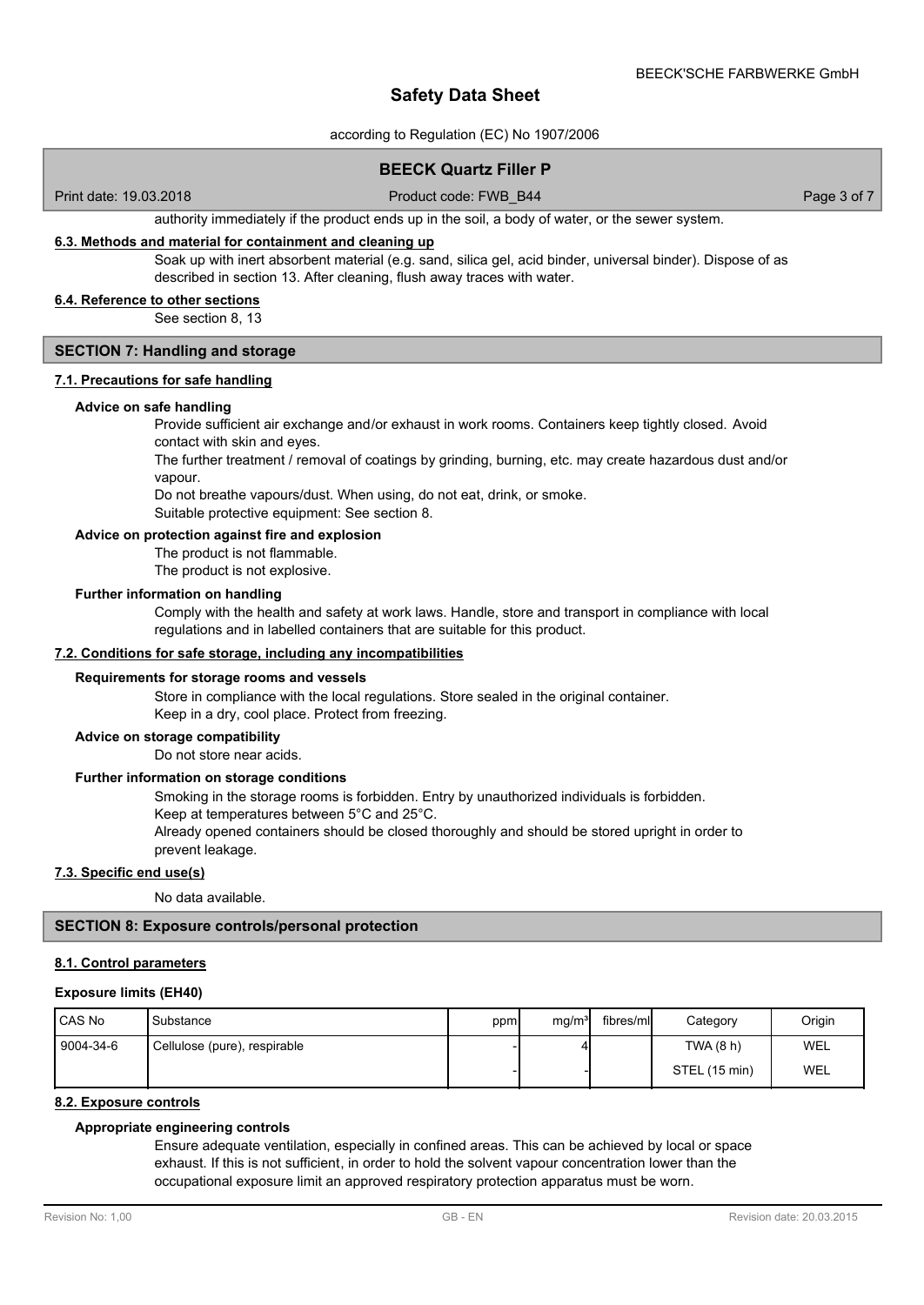according to Regulation (EC) No 1907/2006

# **BEECK Quartz Filler P**

Print date: 19.03.2018 Product code: FWB\_B44 Page 4 of 7

## **Protective and hygiene measures**

Avoid contact with skin and eyes. Do not breathe in vapours or spray mist. Remove and wash contaminated clothing before re-use. Do not eat, drink, smoke or take snuff at work. Wash hands before breaks and immediately after handling the product. Keep away from food, drink and animal food stuffs.

#### **Eye/face protection**

Safety glasses at risk of splashing. Safety glasses with side-shields.

Eye wash.

# **Hand protection**

Protective gloves.

The manufacturer recommends the following glove materials: PVC- or rubber gloves. Safety gloves should be selected for the actual conditions of use and in accordance with the instructions for use provided by the manufacturer.

Preventive skin protection: skin protection cream.

#### **Skin protection**

Impervious clothing, boots, apron, protective gloves. Take off all contaminated clothing immediately. Wash contaminated skin areas thoroughly with soap and water.

#### **Respiratory protection**

When workers are facing concentrations above the exposure limit, they must use appropriate certified respirators. In order to avoid inhalation of spray-mist and sanding dust, all spraying and sanding must be done wearing adequate respirator.

#### **Environmental exposure controls**

Do not flush into surface water or sanitary sewer system.

#### **SECTION 9: Physical and chemical properties**

## **9.1. Information on basic physical and chemical properties**

| Physical state:<br>Colour:               | powder<br>light grey |                          |                    |
|------------------------------------------|----------------------|--------------------------|--------------------|
| Odour:                                   | odourless            |                          |                    |
|                                          |                      |                          | <b>Test method</b> |
| pH-Value:                                |                      | 9                        | <b>ISO 4316</b>    |
| Changes in the physical state            |                      |                          |                    |
| Melting point:                           |                      | No data available.       |                    |
| Initial boiling point and boiling range: |                      | No data available.       |                    |
| Flash point:                             |                      | n.a.                     |                    |
| Lower explosion limits:                  |                      | No data available.       |                    |
| Upper explosion limits:                  |                      | No data available.       |                    |
| Decomposition temperature:               |                      | No data available.       |                    |
| Vapour pressure:                         |                      | No data available.       |                    |
| Density:                                 |                      | $1,50$ g/cm <sup>3</sup> |                    |
| Water solubility:                        |                      | No data available.       |                    |
| Partition coefficient:                   |                      | No data available.       |                    |
| Viscosity / dynamic:                     |                      | n.a.                     | <b>ISO 2555</b>    |
| Vapour density:                          |                      | No data available.       |                    |
| Evaporation rate:                        |                      | No data available.       |                    |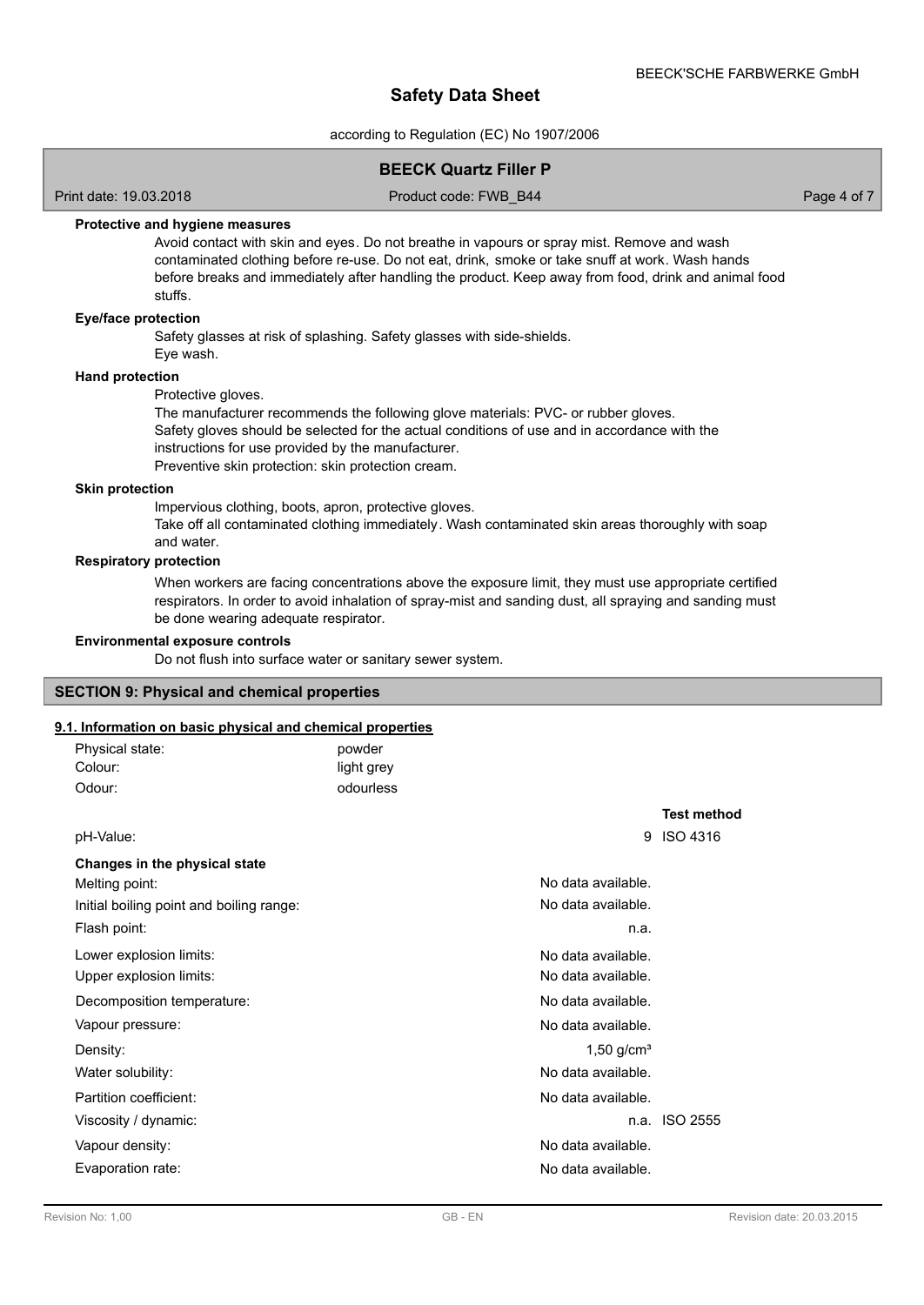according to Regulation (EC) No 1907/2006

# **BEECK Quartz Filler P**

Print date: 19.03.2018 Product code: FWB\_B44 Page 5 of 7

### **9.2. Other information**

No data available.

# **SECTION 10: Stability and reactivity**

#### **10.1. Reactivity**

No data available.

### **10.2. Chemical stability**

Stable under proper storage and handling.

### **10.3. Possibility of hazardous reactions**

No dangerous reactions occur under normal storage conditions and in normal use. Does not polymerize.

#### **10.4. Conditions to avoid**

None under normal use.

## **10.5. Incompatible materials**

strong oxidizers; strong acids

#### **10.6. Hazardous decomposition products**

No decomposition if stored and applied as directed.

## **SECTION 11: Toxicological information**

# **11.1. Information on toxicological effects**

#### **Acute toxicity**

No data is available on the product itself.

## **SECTION 12: Ecological information**

#### **12.1. Toxicity**

No data is available on the product itself.

### **12.2. Persistence and degradability**

No data available.

# **12.3. Bioaccumulative potential**

No data available.

#### **12.4. Mobility in soil**

No data available.

# **12.5. Results of PBT and vPvB assessment**

No data available.

# **12.6. Other adverse effects**

No data available.

# **Further information**

Do not flush into surface water or sanitary sewer system. Do not allow material to contaminate ground water system.

# **SECTION 13: Disposal considerations**

# **13.1. Waste treatment methods**

# **Advice on disposal**

Disposal in accordance with the official regulations. Do not flush into surface water or sanitary sewer system. Offer surplus and non-recyclable solutions to a licensed disposal company.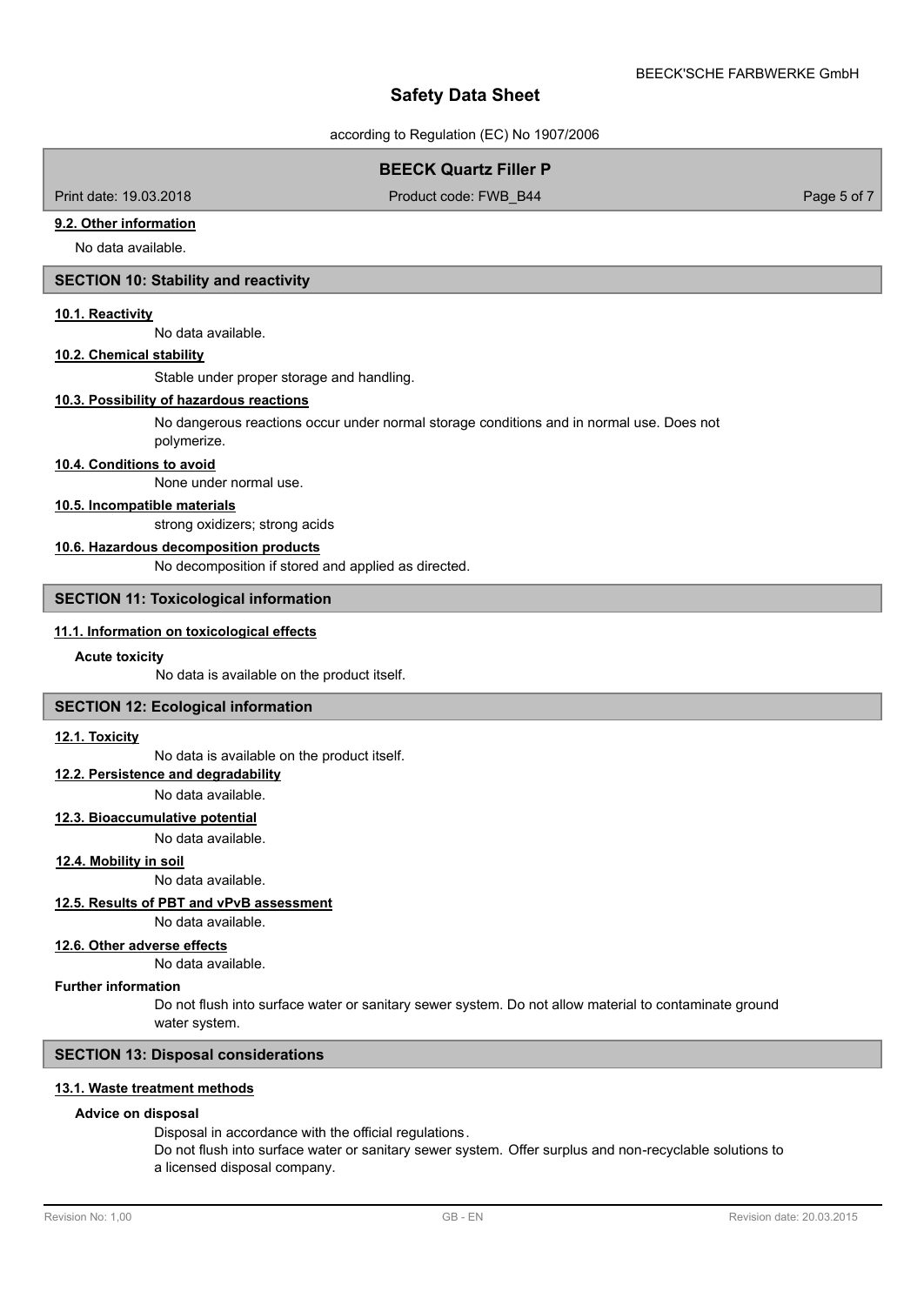according to Regulation (EC) No 1907/2006

# **BEECK Quartz Filler P**

Print date: 19.03.2018 Product code: FWB\_B44 Page 6 of 7

# **Waste disposal number of waste from residues/unused products**

080112 WASTES FROM THE MANUFACTURE, FORMULATION, SUPPLY AND USE (MFSU) OF COATINGS (PAINTS, VARNISHES AND VITREOUS ENAMELS), ADHESIVES, SEALANTS AND PRINTING INKS; wastes from MFSU and removal of paint and varnish; waste paint and varnish other than those mentioned in 08 01 11

### **Waste disposal number of used product**

WASTES FROM THE MANUFACTURE, FORMULATION, SUPPLY AND USE (MFSU) OF COATINGS (PAINTS, VARNISHES AND VITREOUS ENAMELS), ADHESIVES, SEALANTS AND PRINTING INKS; wastes from MFSU and removal of paint and varnish; waste paint and varnish other than those mentioned in 08 01 11 080112

#### **Contaminated packaging**

Packaging can be sent for recycling after being emptied and cleaned. If recycling is not practicable, dispose of in compliance with the official regulations and the Environmental Protection (Duty of Care) Regulations 1991.

### **SECTION 14: Transport information**

#### **Land transport (ADR/RID)**

#### **Other applicable information (land transport)**

Not classified as dangerous regarding transport regulations.

#### **Inland waterways transport (ADN)**

#### **Other applicable information (inland waterways transport)**

Not classified as dangerous regarding transport regulations.

#### **Marine transport (IMDG)**

#### **Other applicable information (marine transport)**

Not classified as dangerous regarding transport regulations.

### **Air transport (ICAO)**

#### **Other applicable information (air transport)**

Not classified as dangerous regarding transport regulations.

# **14.6. Special precautions for user**

No data available.

#### **14.7. Transport in bulk according to Annex II of MARPOL73/78 and the IBC Code**

No data available.

#### **SECTION 15: Regulatory information**

### **15.1. Safety, health and environmental regulations/legislation specific for the substance or mixture**

### **EU regulatory information**

2004/42/EC (VOC): n.a.

**Additional information**

#### No Substances of Very High Concern (SVHC) according REACH Articel 57.

#### **National regulatory information**

Water contaminating class (D): 1 - slightly water contaminating

# **15.2. Chemical safety assessment**

Chemical safety assessments for substances in this mixture were not carried out.

# **SECTION 16: Other information**